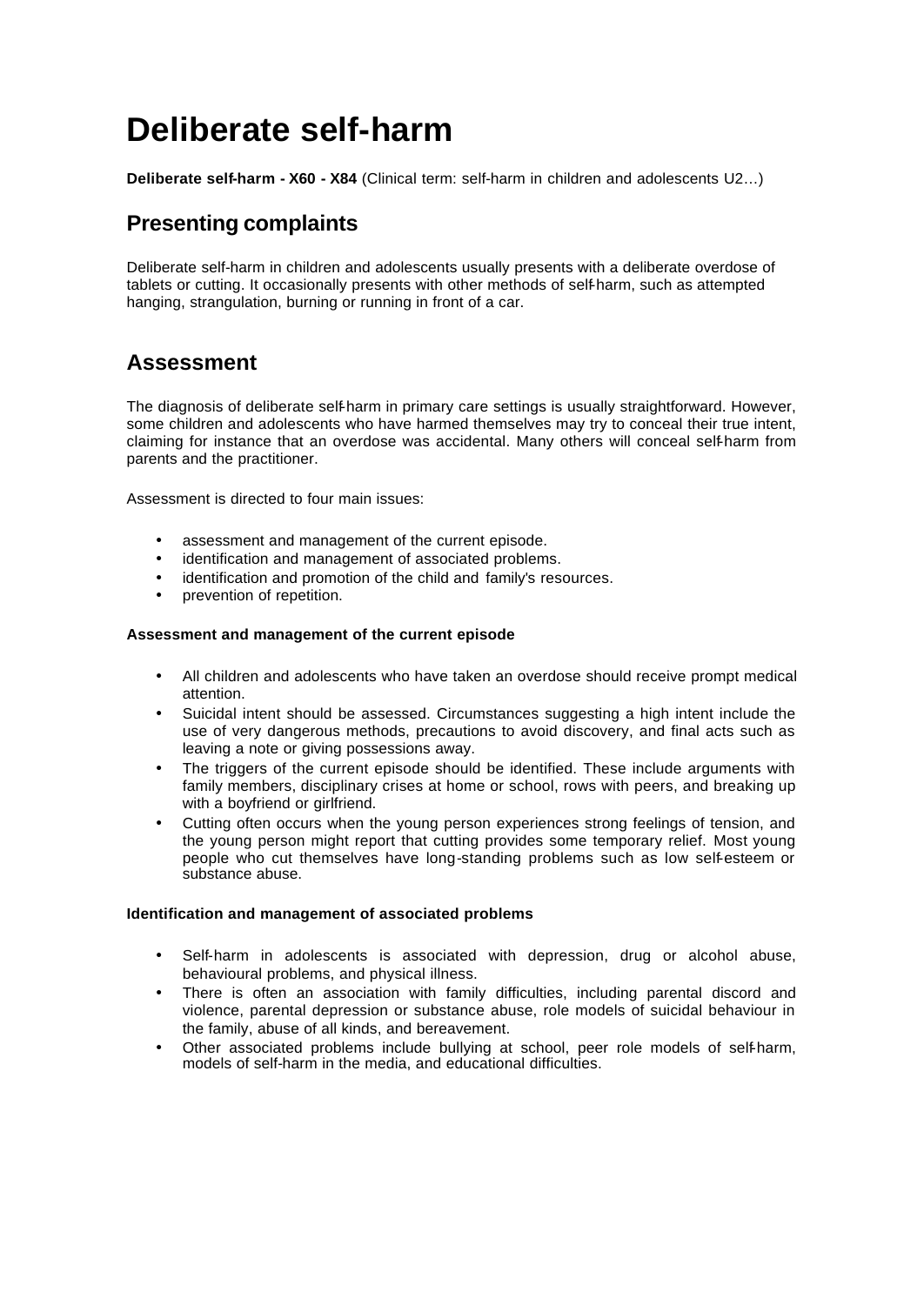### **Identification and promotion of the child and family's resources**

- Factors in the child that protect them from self-harm, or from repetition of self-harm include being particularly good at something (eg a sport), positive peer relationships, good school attendance and academic achievement, and positive plans for the future.
- Family factors that reduce the risk of self-harm include a close relationship with at least one positive role model, parenting styles that encourage rather than punish, and clear methods for communication within the family.

### **Prevention of repetition**

- This should begin with an assessment of the risk factors for frequent repetition or suicide - male gender, older age, use of dangerous methods, severe mental health problems (such as depression), high suicidal intent during the index episode of self-harm, and continuing suicidal intent.
- Factors suggesting there is continuing suicidal intent include a clear statement that the young person intends to harm themselves again (such a statement should always be taken seriously), depression, unresolved personal or family problems (particularly if these appeared to precipitate previous self-harm), hopelessness, clear suicidal plans, easy access to dangerous methods, and frequent previous attempts.
- Assessment of mental state and continuing suicidal intent will usually require that the young person be interviewed without the parent.
- There is no evidence that encouraging children and adolescents to talk with professionals about suicidal feelings and suicidal plans precipitates self-harm.
- The risk of repetition and suicide is not static, but changes over time, and may require regular assessment.

### **Essential information for patient and family**

- Deliberate self-harm should always be taken seriously, even if the actual intent to die seems to have been low.
- Take whatever steps are necessary to prevent the young person gaining access to methods of harming themselves again (eg parents should clear old tablets out of the medicine cupboard, lock away essential medicines and hide sharp knives).
- Do not make the adolescent feel guilty or reject them because of the self-harming behaviour. This will simply make matters worse.
- Although many families want to draw a veil over the episode, it can often be important to talk about it. The young person needs to feel that their behaviour is being listened to and understood, not devalued or ridiculed.
- Parents should create an atmosphere for listening if the young person wants to talk; parents should be around, but not hover.
- Helplines, such as the Samaritans, and local emergency services are available 24 hours a day.

### **General management and advice to patient and family**

- Assessment of suicidal thinking and planning is an important part of the mental-state examination of any young person who presents with emotional or behavioural difficulties.
- Underlying mental health problems, particularly depression and substance misuse, need to be assessed and managed.
- Risk of repetition should be reviewed regularly, particularly in patients who are at high risk of further self-harm.